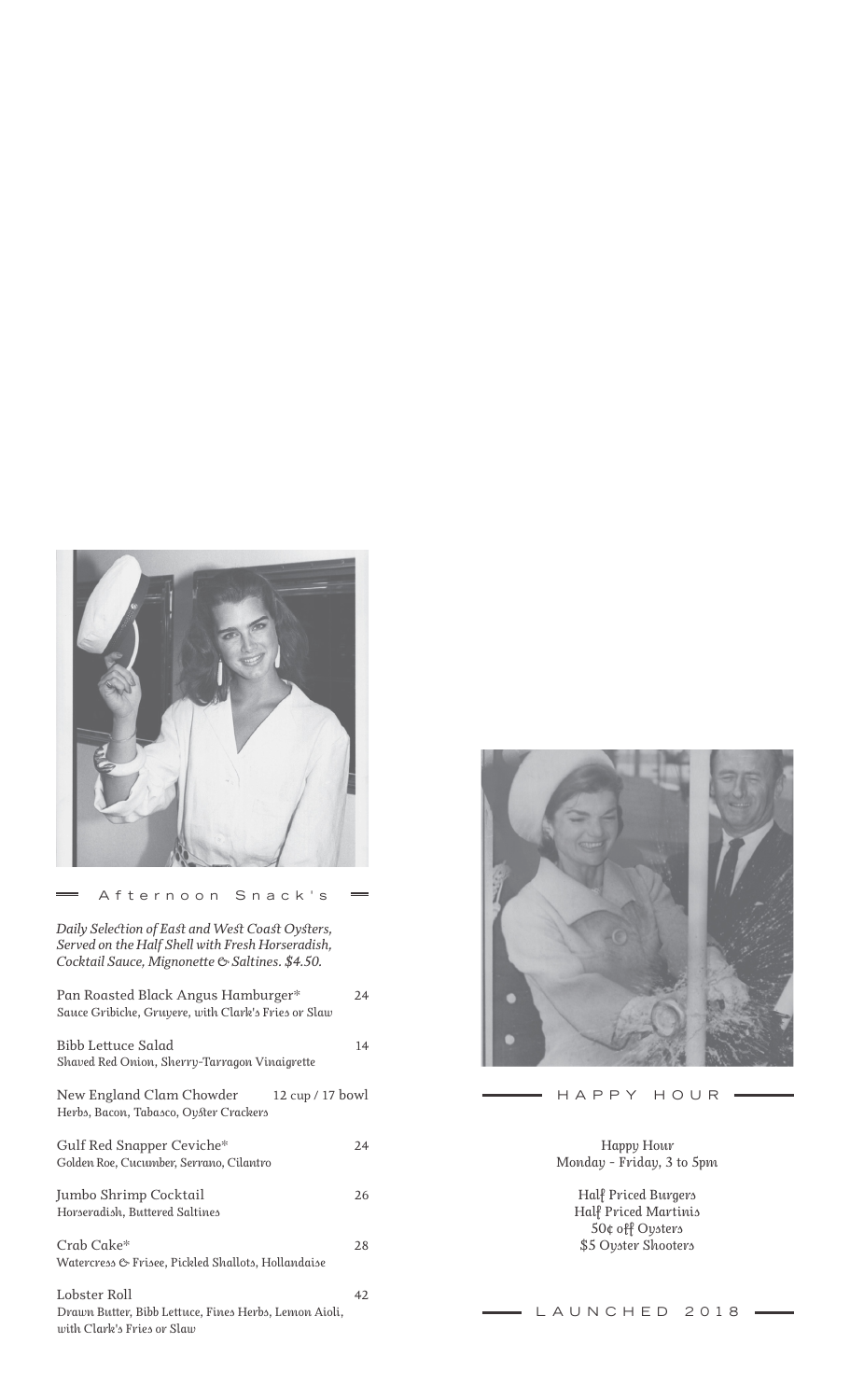|                                                       | SPRITZERS                                           |                                       | AGAVE                       |     |
|-------------------------------------------------------|-----------------------------------------------------|---------------------------------------|-----------------------------|-----|
|                                                       | $16$ EACH                                           |                                       |                             |     |
|                                                       |                                                     | Blanco Tequila-                       | Extra Añejo Tequila-        |     |
| Clark's Crush                                         |                                                     | Arette                                | El Tesoro Paradiso<br>14    | 36  |
| St. Germain, Falernum, Chartreuse, Lemon & Lime, Cava |                                                     | Tequila Ocho                          | <b>Iose Cuervo</b><br>15    | 58  |
|                                                       |                                                     | <b>LALO</b>                           | Reserva de La Familia<br>15 |     |
| Pamplemousse 75                                       |                                                     | Casamigos                             | Tears of Llorana<br>16      | 85  |
|                                                       | Hayman's London Dry Gin, Combier Pamplemousse, Cava | El Tequileno                          | Casa Dragones Joven<br>16   | 96  |
|                                                       |                                                     | Los Arango                            | Clase Azul Ultra<br>18      | 295 |
| Cappelletti Spritz                                    |                                                     | Clase Azul                            | 38                          |     |
| Cappelletti Aperitivo, Citrus, Cava, Orange           |                                                     |                                       | $Mezcal$ —                  |     |
|                                                       |                                                     | Reposado Tequila-                     | Doña Vega Espadin           | 14  |
|                                                       |                                                     | Casamigos                             | Rey Campero Espadin<br>17   | 15  |
|                                                       | MARTINIS                                            | ArteNOM 1414                          | Madre Mezcal<br>18          | 17  |
|                                                       | 20 EACH                                             | Tequila Ocho                          | Hacienda de Bañuelos<br>18  | 35  |
|                                                       |                                                     | Don Julio Primavera                   | Lagrimas de Dolores<br>38   | 40  |
| <b>Stirred Vesper</b>                                 | Aspen Espresso Martini                              | Clase Azul                            | El Jolgorio Arroqueno<br>48 | 45  |
| Hayman's Gin, Vodka,                                  | 1876 Vodka, St. George Nola,                        |                                       |                             |     |
| Cap Corse Kina,                                       | Giffard Vanille, Cacao,                             | Añejo Tequila-                        | Other Agave-                |     |
| Lemon Twist                                           | Stumptown Espresso                                  | Gran Centenario                       | 5 Sentidos Bicuixe<br>15    | 65  |
|                                                       |                                                     | Casamigos                             | 19                          |     |
| Cap Corse Reviver                                     | Rye Manhattan                                       | Arette                                | 24                          |     |
| Cap Corse, Curaçao,                                   | Templeton 4yr Rye,                                  |                                       |                             |     |
| Hayman's Gin, Lemon                                   | Cocchi Torino, Angostura                            |                                       |                             |     |
|                                                       |                                                     |                                       | R U M                       |     |
| Classic Martini                                       | Aviation                                            |                                       |                             |     |
| Shaken with choice of 1876                            | Hayman's Gin,                                       | Caribbean-                            |                             |     |
| Vodka or Hayman's Gin,                                | Luxardo Maraschino,                                 | El Dorado 5yr, Guyana                 |                             | 14  |
| Noilly Prat & Olive or Twist                          | Creme de Violette, Lemon                            | Plantation 3 Star White, Panama       |                             | 14  |
|                                                       |                                                     | Wray & Nephew Overproof, Jamaica      |                             | 14  |
|                                                       |                                                     | Hamilton 151 Proof, Guyana            |                             | 14  |
|                                                       | COCKTAILS                                           | El Dorado 12yr, Guyana                |                             | 16  |
|                                                       | 18 EACH                                             | Panama Pacific 23yr, Panama           |                             | 20  |
| Aspen Mule                                            |                                                     | United States-                        |                             |     |
| Ask your server about our daily mule                  |                                                     | Bear Creek White, Colorado            |                             | 14  |
|                                                       |                                                     | Bear Creek Spiced, Colorado           |                             | 14  |
| Clark's Pimm's Cup                                    |                                                     |                                       |                             |     |
| Pimm's, Hayman's Gin, Cocchi Americano, Rosemary,     |                                                     |                                       |                             |     |
| Grapefruit Tincture, Cucumber, Lemon, Ginger Ale      |                                                     |                                       | VODKA                       |     |
|                                                       |                                                     |                                       |                             |     |
| Agua de Fuego                                         |                                                     | 1876 Vodka, TEXAS                     |                             | 14  |
| Lalo Blanco Tequila, Cucumber-Serrano Agua Fresca,    |                                                     | Deep Eddy Ruby Red Grapefruit, TEXAS  |                             | 14  |
| Creole Shrub, Lime, Spicy Esplette Salt               |                                                     | Dripping Springs, TEXAS               |                             | 15  |
|                                                       |                                                     | Lift, COLORADO                        |                             | 15  |
| Alpenglow                                             |                                                     | Titos, TEXAS                          |                             | 15  |
| Doña Vega Espadin Mezcal, Aperol, Lime,               |                                                     | Ketel One, NETHERLANDS                |                             | 16  |
| Pineapple Gum, Smoked Salt                            |                                                     | Woody Creek, COLORADO                 |                             | 16  |
|                                                       |                                                     | Grey Goose, FRANCE                    |                             | 17  |
| Skier's Flask                                         |                                                     | Beluga Gold Line, RUSSIA              |                             | 50  |
| Old Forester Bourbon, Hamilton Pimento Dram,          |                                                     |                                       |                             |     |
| Lemon, Giffard Orgeat                                 |                                                     |                                       |                             |     |
| Spiced Pear Pisco Sour                                |                                                     |                                       | BRANDY                      |     |
| Control C Pisco, St. George Spiced Pear Liqueur,      |                                                     | $Cognac$ —                            |                             |     |
| Fresh Lime, Egg White                                 |                                                     | Pierre Ferrand 1840, GRANDE CHAMPAGNE |                             | 16  |
|                                                       |                                                     | Frapin VSOP, GRANDE CHAMPAGNE         |                             | 20  |
| Silver Queen Mai Tai                                  |                                                     |                                       |                             |     |
| Plantation 3 Star Rum, Dry Curaçao, Orgeat,           |                                                     | $Grapha-$                             |                             |     |
| Lime, Hamilton 151 Float                              |                                                     | D. Bortolo Nardini, BASSANO, ITALY    |                             | 14  |
|                                                       |                                                     | Jacopo Poli Torcolato                 |                             | 38  |
| Singapore Sling                                       |                                                     | Jacopo Poli Moscato                   |                             | 38  |
| Hayman's London Dry Gin, Cherry Heering, Benedictine, |                                                     |                                       |                             |     |
| Pineapple, Lime, Angostura                            |                                                     | Eau de Vie-                           |                             |     |
|                                                       |                                                     | Riesetbauer Apricot, AUSTRIA          |                             | 30  |
| Stay Gold                                             |                                                     | Riesetbauer Raspberry, AUSTRIA        |                             | 40  |

*Calvados—*

*Other—*

*Adrian Camut 6yr, fra 28*

*Control C Pisco, peru 14*

*Centenario Añejo Tequila, Clement Orange Shrub, Fiery Ginger, Lime, Peychaud's Bitters*

# *Daily Cocktail*

*Ask your server about our daily seasonal recipe*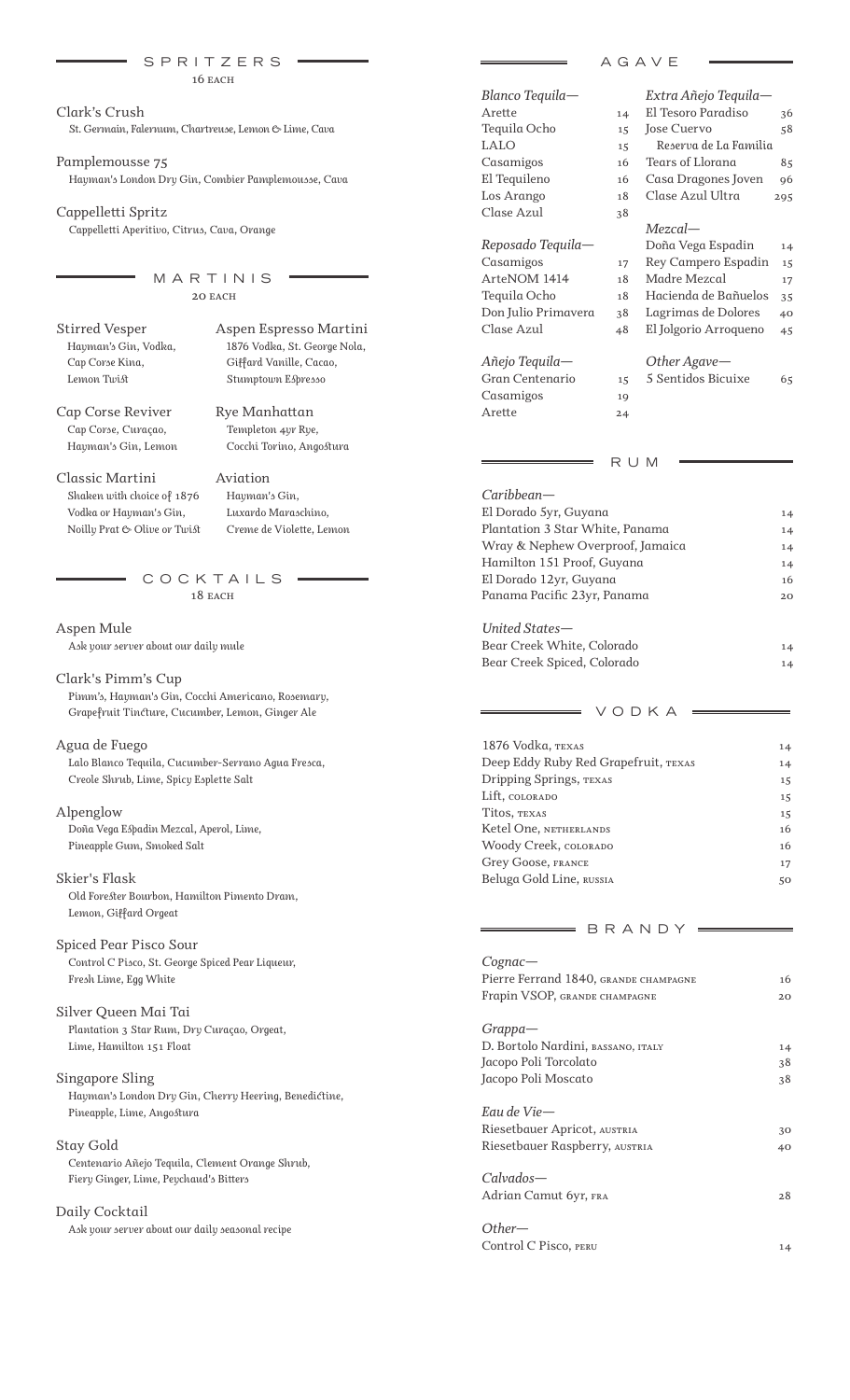| Bourbon-                                   |    |
|--------------------------------------------|----|
| High West American Prarie                  | 15 |
| Blue Note 'Juke Joint'                     | 15 |
| Brother's Bond                             | 16 |
| Nine Banded Straight                       | 16 |
| Smoke Wagon Straight                       | 16 |
| <b>Blue Note Straight</b>                  | 18 |
| Four Roses Single Barrel                   | 18 |
| Nine Banded Wheated                        | 18 |
| Stranghan's                                | 18 |
| <b>Bardstown Fusion</b>                    | 20 |
| <b>Black Maple Hill</b>                    | 20 |
| Four Roses Small Batch Select              | 20 |
| Pinhook 6yr Vertical                       | 20 |
| Gun Fighter 13yr Tennessee Orphan Barrel   | 22 |
| Smoke Wagon Small Batch                    | 25 |
| Garrison Brothers                          | 25 |
| George T Stagg Barrel Proof Uncut Filtered | 30 |
| Elmer T. Lee                               | 30 |
|                                            |    |
| $Rye-$                                     |    |
| Rittenhouse Rye                            | 14 |
| The Family Jones Rye                       | 15 |
| Pinhook Rye                                | 15 |
| High West Double Rye                       | 15 |
| Templeton Rye                              | 15 |
| Willett 4yr Rye                            | 24 |
|                                            |    |
| $Irish-$                                   |    |
| <b>Bushmills</b>                           | 14 |
| <b>Black Bush</b>                          | 18 |
| Green Spot Single Pot                      | 20 |
|                                            |    |

| Other Whiskey-                               |    |
|----------------------------------------------|----|
| Ezra Brooks Sour Mash                        | 14 |
| Mellow Corn Bonded                           | 14 |
| Pendleton Canadian Whisky                    | 14 |
| Stranahan's 'Blue Peak' Colorado Single Malt | 20 |
| St George 'Baller' Single Malt               | 20 |
|                                              |    |

WHISKY

| $Single$ Malt-                           |    |
|------------------------------------------|----|
| <b>G&amp;M Macallan 9, SPEYSIDE</b>      | 20 |
| Lagavulin 8, ISLAY                       | 20 |
| Springbank 'Longrow' Peated, CAMPBELTOWN | 20 |
| Highland Park 12, orkney                 | 22 |
| Balvenie 14 'Carribean Cask', speyside   | 28 |
| Macallan 12, speyside                    | 30 |
| McDonald's Ben Nevis, нісніанріз         | 32 |
| Highland Park 18, orkney                 | 42 |
| Macallan 'Harmony Collection, SPEYSIDE   | 50 |
| Macallan 18, SPEYSIDE                    | 96 |
| Blended Malt—                            |    |
| Glenlivet 'Founder's Reserve'            | 14 |
| Johnnie Walker Black Label               | 16 |
| Douglas Laing's 'Rock Oyster' Peated     | 18 |
| Japanese—                                |    |
| Suntory Toki                             | 18 |
| Nikka Taketsuru Pure Malt                | 28 |
|                                          |    |

*Hakushu Single Malt 12 yr 32*

GIN

| Hayman's London Dry, ENGLAND    | 14 |
|---------------------------------|----|
| Dripping Springs, TEXAS         | 15 |
| Hayman's Old Tom, ENGLAND       | 15 |
| Hendricks, SCOTLAND             | 16 |
| Xoriguer 'Mahon', MANORCA       | 16 |
| Drumshanbo 'Gunpowder,' IRELAND | 16 |
| The Botanist, SCOTLAND          | 17 |
| Diplôme Dry, FRANCE             | 18 |
| Plymouth, LONDON                | 18 |
|                                 |    |

| Zardetto Extra Dry Prosecco, Valdobiaddene, 1TA<br>14/54<br>Raventos de Nit Rosé, Barcelona, SPA<br>16/62<br>Schramsberg 'Mirabelle' Rosé, North Coast, CA<br>19/74<br>Gaston Chiquet 'Tradition'1er Cru, Champagne, FRA 28/110<br>White-<br>Lieu Dit Melon de Bourgogne, Santa Maria, CA<br>15/58<br>Jermann Pinot Grigio, Friuli, ITA<br>15/58<br>Santo Assyrtiko, Santorini, GRE<br>17/66<br>Adelsheim Chardonnay, Willamette Valley, OR<br>18/70<br>J. de Villebois Sauv Blanc, Sancerre, FRA<br>22/86<br>Jordan Chardonnay, Russian River Valley, CA<br>22/86<br>Schaller 1er Cru 'Vau de Vey', Chablis, FRA<br>25/98<br>Rosé—<br>Peyrassol 'Commandeurs', Côtes de Provence, FRA<br>19/74<br>Scribe 'The Empress' Rosé, Sonoma, CA<br>20/78<br>Red—<br>Felino by Paul Hobbs Malbec, Mendoza, ARG<br>15/58<br>Chateau St. Cosme 'Albion', Côtes du Rhône, FRA<br>16/62<br>Domaine de Fa Gamay, Beaujolais FRA<br>17/66<br>Iuli 'Ta-Da!' Vino Rosso, Piedmont, ITA<br>18/70<br>Foxen Pinot Noir, Santa Rita Hills, CA<br>19/74<br>Hugues Pavelot, Chorey-Les Beaune, FRA<br>25/98<br>Faust Cabernet Sauvignon, Napa Valley, CA<br>28/110<br>BEER |
|------------------------------------------------------------------------------------------------------------------------------------------------------------------------------------------------------------------------------------------------------------------------------------------------------------------------------------------------------------------------------------------------------------------------------------------------------------------------------------------------------------------------------------------------------------------------------------------------------------------------------------------------------------------------------------------------------------------------------------------------------------------------------------------------------------------------------------------------------------------------------------------------------------------------------------------------------------------------------------------------------------------------------------------------------------------------------------------------------------------------------------------------------|
|                                                                                                                                                                                                                                                                                                                                                                                                                                                                                                                                                                                                                                                                                                                                                                                                                                                                                                                                                                                                                                                                                                                                                      |
|                                                                                                                                                                                                                                                                                                                                                                                                                                                                                                                                                                                                                                                                                                                                                                                                                                                                                                                                                                                                                                                                                                                                                      |
|                                                                                                                                                                                                                                                                                                                                                                                                                                                                                                                                                                                                                                                                                                                                                                                                                                                                                                                                                                                                                                                                                                                                                      |
|                                                                                                                                                                                                                                                                                                                                                                                                                                                                                                                                                                                                                                                                                                                                                                                                                                                                                                                                                                                                                                                                                                                                                      |
|                                                                                                                                                                                                                                                                                                                                                                                                                                                                                                                                                                                                                                                                                                                                                                                                                                                                                                                                                                                                                                                                                                                                                      |
|                                                                                                                                                                                                                                                                                                                                                                                                                                                                                                                                                                                                                                                                                                                                                                                                                                                                                                                                                                                                                                                                                                                                                      |
|                                                                                                                                                                                                                                                                                                                                                                                                                                                                                                                                                                                                                                                                                                                                                                                                                                                                                                                                                                                                                                                                                                                                                      |
|                                                                                                                                                                                                                                                                                                                                                                                                                                                                                                                                                                                                                                                                                                                                                                                                                                                                                                                                                                                                                                                                                                                                                      |
|                                                                                                                                                                                                                                                                                                                                                                                                                                                                                                                                                                                                                                                                                                                                                                                                                                                                                                                                                                                                                                                                                                                                                      |
|                                                                                                                                                                                                                                                                                                                                                                                                                                                                                                                                                                                                                                                                                                                                                                                                                                                                                                                                                                                                                                                                                                                                                      |
|                                                                                                                                                                                                                                                                                                                                                                                                                                                                                                                                                                                                                                                                                                                                                                                                                                                                                                                                                                                                                                                                                                                                                      |
|                                                                                                                                                                                                                                                                                                                                                                                                                                                                                                                                                                                                                                                                                                                                                                                                                                                                                                                                                                                                                                                                                                                                                      |
|                                                                                                                                                                                                                                                                                                                                                                                                                                                                                                                                                                                                                                                                                                                                                                                                                                                                                                                                                                                                                                                                                                                                                      |
|                                                                                                                                                                                                                                                                                                                                                                                                                                                                                                                                                                                                                                                                                                                                                                                                                                                                                                                                                                                                                                                                                                                                                      |
|                                                                                                                                                                                                                                                                                                                                                                                                                                                                                                                                                                                                                                                                                                                                                                                                                                                                                                                                                                                                                                                                                                                                                      |
|                                                                                                                                                                                                                                                                                                                                                                                                                                                                                                                                                                                                                                                                                                                                                                                                                                                                                                                                                                                                                                                                                                                                                      |
|                                                                                                                                                                                                                                                                                                                                                                                                                                                                                                                                                                                                                                                                                                                                                                                                                                                                                                                                                                                                                                                                                                                                                      |
|                                                                                                                                                                                                                                                                                                                                                                                                                                                                                                                                                                                                                                                                                                                                                                                                                                                                                                                                                                                                                                                                                                                                                      |
|                                                                                                                                                                                                                                                                                                                                                                                                                                                                                                                                                                                                                                                                                                                                                                                                                                                                                                                                                                                                                                                                                                                                                      |
|                                                                                                                                                                                                                                                                                                                                                                                                                                                                                                                                                                                                                                                                                                                                                                                                                                                                                                                                                                                                                                                                                                                                                      |
|                                                                                                                                                                                                                                                                                                                                                                                                                                                                                                                                                                                                                                                                                                                                                                                                                                                                                                                                                                                                                                                                                                                                                      |
|                                                                                                                                                                                                                                                                                                                                                                                                                                                                                                                                                                                                                                                                                                                                                                                                                                                                                                                                                                                                                                                                                                                                                      |
|                                                                                                                                                                                                                                                                                                                                                                                                                                                                                                                                                                                                                                                                                                                                                                                                                                                                                                                                                                                                                                                                                                                                                      |
|                                                                                                                                                                                                                                                                                                                                                                                                                                                                                                                                                                                                                                                                                                                                                                                                                                                                                                                                                                                                                                                                                                                                                      |
|                                                                                                                                                                                                                                                                                                                                                                                                                                                                                                                                                                                                                                                                                                                                                                                                                                                                                                                                                                                                                                                                                                                                                      |
| Draft—                                                                                                                                                                                                                                                                                                                                                                                                                                                                                                                                                                                                                                                                                                                                                                                                                                                                                                                                                                                                                                                                                                                                               |
| Trumer Pils' Berkeley, ca<br>8                                                                                                                                                                                                                                                                                                                                                                                                                                                                                                                                                                                                                                                                                                                                                                                                                                                                                                                                                                                                                                                                                                                       |
| Telluride Brewing Co. Kolsch Telluride, co<br>8                                                                                                                                                                                                                                                                                                                                                                                                                                                                                                                                                                                                                                                                                                                                                                                                                                                                                                                                                                                                                                                                                                      |
| Elysian 'Space Dust' IPA Seattle, wa<br>8                                                                                                                                                                                                                                                                                                                                                                                                                                                                                                                                                                                                                                                                                                                                                                                                                                                                                                                                                                                                                                                                                                            |
| Telluride Brewing Co. 'Redfish' Ale Telluride, co<br>8                                                                                                                                                                                                                                                                                                                                                                                                                                                                                                                                                                                                                                                                                                                                                                                                                                                                                                                                                                                                                                                                                               |
| Bottled—                                                                                                                                                                                                                                                                                                                                                                                                                                                                                                                                                                                                                                                                                                                                                                                                                                                                                                                                                                                                                                                                                                                                             |
| Coors Light<br>6                                                                                                                                                                                                                                                                                                                                                                                                                                                                                                                                                                                                                                                                                                                                                                                                                                                                                                                                                                                                                                                                                                                                     |
| Coors Original<br>6                                                                                                                                                                                                                                                                                                                                                                                                                                                                                                                                                                                                                                                                                                                                                                                                                                                                                                                                                                                                                                                                                                                                  |
| 7<br>Amstel Light                                                                                                                                                                                                                                                                                                                                                                                                                                                                                                                                                                                                                                                                                                                                                                                                                                                                                                                                                                                                                                                                                                                                    |
| Modelo Especial<br>7                                                                                                                                                                                                                                                                                                                                                                                                                                                                                                                                                                                                                                                                                                                                                                                                                                                                                                                                                                                                                                                                                                                                 |
| 7<br>Kronenbourg 1664 Blanc                                                                                                                                                                                                                                                                                                                                                                                                                                                                                                                                                                                                                                                                                                                                                                                                                                                                                                                                                                                                                                                                                                                          |
| St. Pauli Girl Non-Alcoholic<br>7                                                                                                                                                                                                                                                                                                                                                                                                                                                                                                                                                                                                                                                                                                                                                                                                                                                                                                                                                                                                                                                                                                                    |
| <b>Aval Cider</b><br>8                                                                                                                                                                                                                                                                                                                                                                                                                                                                                                                                                                                                                                                                                                                                                                                                                                                                                                                                                                                                                                                                                                                               |
| SHOT<br>&<br>A BEER                                                                                                                                                                                                                                                                                                                                                                                                                                                                                                                                                                                                                                                                                                                                                                                                                                                                                                                                                                                                                                                                                                                                  |
|                                                                                                                                                                                                                                                                                                                                                                                                                                                                                                                                                                                                                                                                                                                                                                                                                                                                                                                                                                                                                                                                                                                                                      |
|                                                                                                                                                                                                                                                                                                                                                                                                                                                                                                                                                                                                                                                                                                                                                                                                                                                                                                                                                                                                                                                                                                                                                      |
| Aspen $\mathfrak{G}$ Austin locals only-                                                                                                                                                                                                                                                                                                                                                                                                                                                                                                                                                                                                                                                                                                                                                                                                                                                                                                                                                                                                                                                                                                             |
| Coors, or Coors OG<br>& Bourbon or Tequila<br>9                                                                                                                                                                                                                                                                                                                                                                                                                                                                                                                                                                                                                                                                                                                                                                                                                                                                                                                                                                                                                                                                                                      |
|                                                                                                                                                                                                                                                                                                                                                                                                                                                                                                                                                                                                                                                                                                                                                                                                                                                                                                                                                                                                                                                                                                                                                      |
| NON ALCOHOLIC                                                                                                                                                                                                                                                                                                                                                                                                                                                                                                                                                                                                                                                                                                                                                                                                                                                                                                                                                                                                                                                                                                                                        |

WINE BY THE GLASS =

| Stumptown Coffee    |    | Acqua Panna        | Q |
|---------------------|----|--------------------|---|
| Espresso            | 5. | San Pellegrino     | 9 |
| Cappuccino          | 6  | Topo Chico         | 6 |
| Latte               | 6  | Mexican Coke       | 5 |
| Two Leaves Hot Tea  |    | Diet Coke          | 5 |
| Two Leaves Iced Tea | 5. | Blueberry Lemonade | 6 |
|                     |    |                    |   |